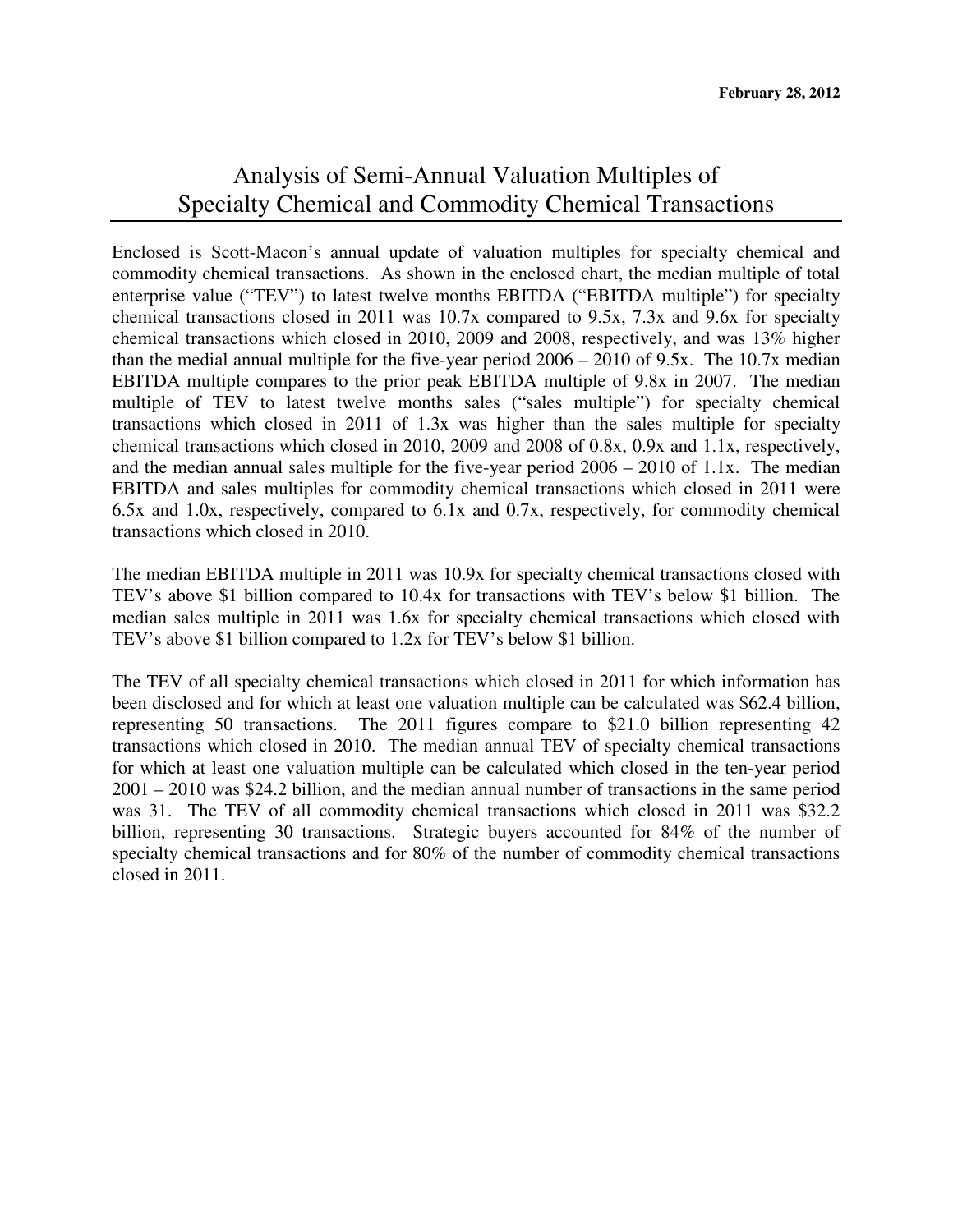## **COMPARISON OF MEDIAN CHEMICAL TRANSACTION MULTIPLES 2009–2011**

|                                | <b>Sales</b> |      |      | <b>EBITDA</b> |       |       |
|--------------------------------|--------------|------|------|---------------|-------|-------|
|                                | 2009         | 2010 | 2011 | 2009          | 2010  | 2011  |
| <b>Specialty Chemicals</b>     |              |      |      |               |       |       |
| <b>All Closed Transactions</b> | 0.9x         | 0.8x | 1.3x | 7.3x          | 9.5x  | 10.7x |
| Over \$1 Billion               | 1.2x         | 1.2x | 1.6x | 8.9x          | 10.4x | 10.9x |
| Under \$1 Billion              | 0.9x         | 0.8x | 1.2x | 7.0x          | 9.3x  | 10.4x |
| <b>Commodity Chemicals</b>     |              |      |      |               |       |       |
| <b>All Closed Transactions</b> | 0.7x         | 0.7x | 1.0x | 6.6x          | 6.1x  | 6.5x  |
| Over \$1 Billion               | 0.9x         | 0.8x | 1.3x | 6.2x          | 11.8x | 11.9x |
| Under \$1 Billion              | 0.7x         | 0.5x | 0.7x | 7.0x          | 5.6x  | 6.3x  |



(212) 755-8200 www.scott-macon.com